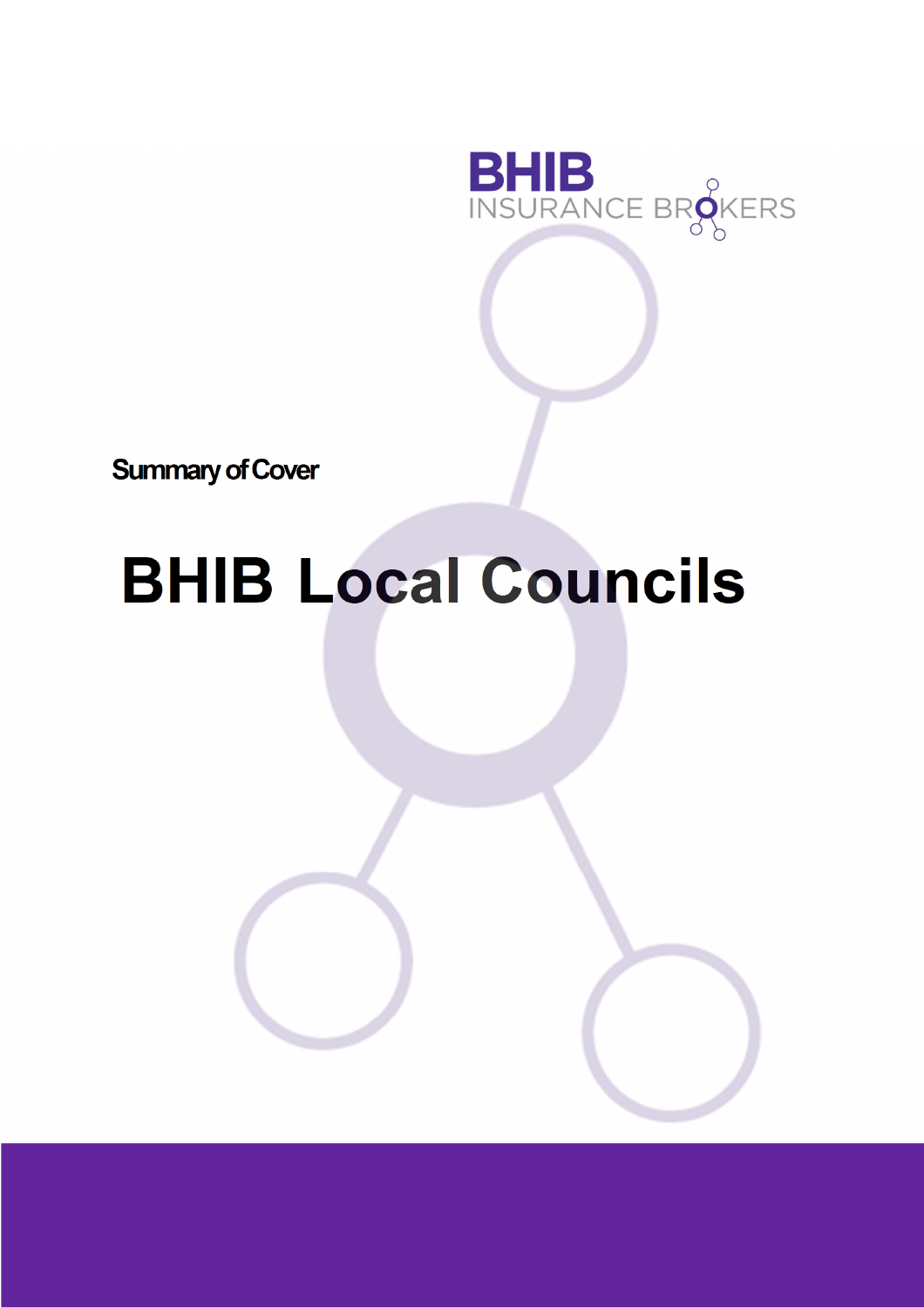# **Contents**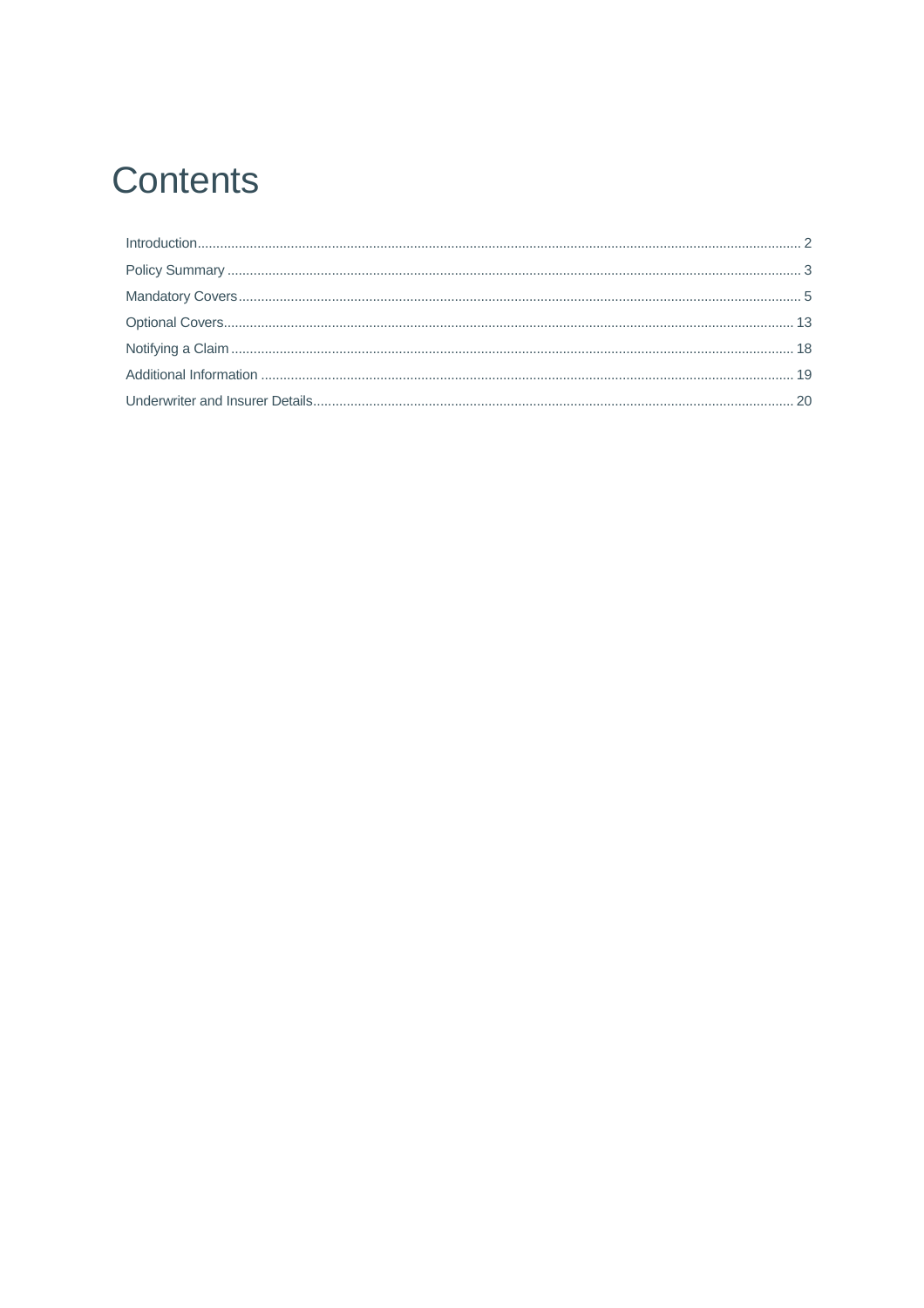# Introduction

This document provides key information about the Local Councils policy arranged by BHIB Limited. Should you have any additional questions, then please contact BHIB Limited.

### **Insurers**

Aviva Insurance Limited.

This Summary of Cover is designed to highlight the main features and exclusions to help you decide if the policy meets your needs. If you require more detailed information please contact BHIB Limited at the address shown in the covering letter.

**This is a Policy Summary only and does not contain full terms and conditions of the contract of insurance. Some of the covers will only apply if you have chosen to take the option selected. Full terms and conditions can be found in the policy documents, a copy of which is available on request**.

## **Local Councils Policy Details**

### **Mandatory Covers:**

- Employers' Liability covers your legal liability to employees including volunteers, if they are injured whilst working for you
- Public Liability covers your legal liability to pay compensation to members of the public if they are injured or their property is damaged as a result of an accident caused by you or your employees, including volunteers
- Money covers loss of money and provides compensation for an accident sustained by employees, c and voluntary workers as a direct result of theft or attempted theft
- Fidelity Guarantee covers loss which you may sustain from fraud or dishonesty of employees
- Officials' Indemnity covers your legal liability for negligence of council members, officials or members of your staff in pursuit of their duties
- Libel and Slander covers your legal liability to pay compensation for libel contained in publications issued in the course of Council business or slander uttered by the Clerk to the Council and any member of the council whilst carrying out their duties
- Legal Expenses provides legal advice and protection for legal costs arising from a range of contingencies

### **Optional Covers:**

- Property Damage provides All Risks cover for loss or damage to your buildings, contents and other property owned by the council – including street furniture, playground equipment and war memorials, with the option to include damage caused by subsidence
- Business Interruption cover for loss of revenue or increased cost of working as a result of your premises being unfit for occupation following loss or damage
- Personal Accident covers your council members, clerks, council employees or volunteers against accidental bodily injury
- No Claims Bonus Protection & Application of Excess Protection provides cover for payment of excess and loss of no claims discount when clerks and councillors are using private motor vehicles in connection with council business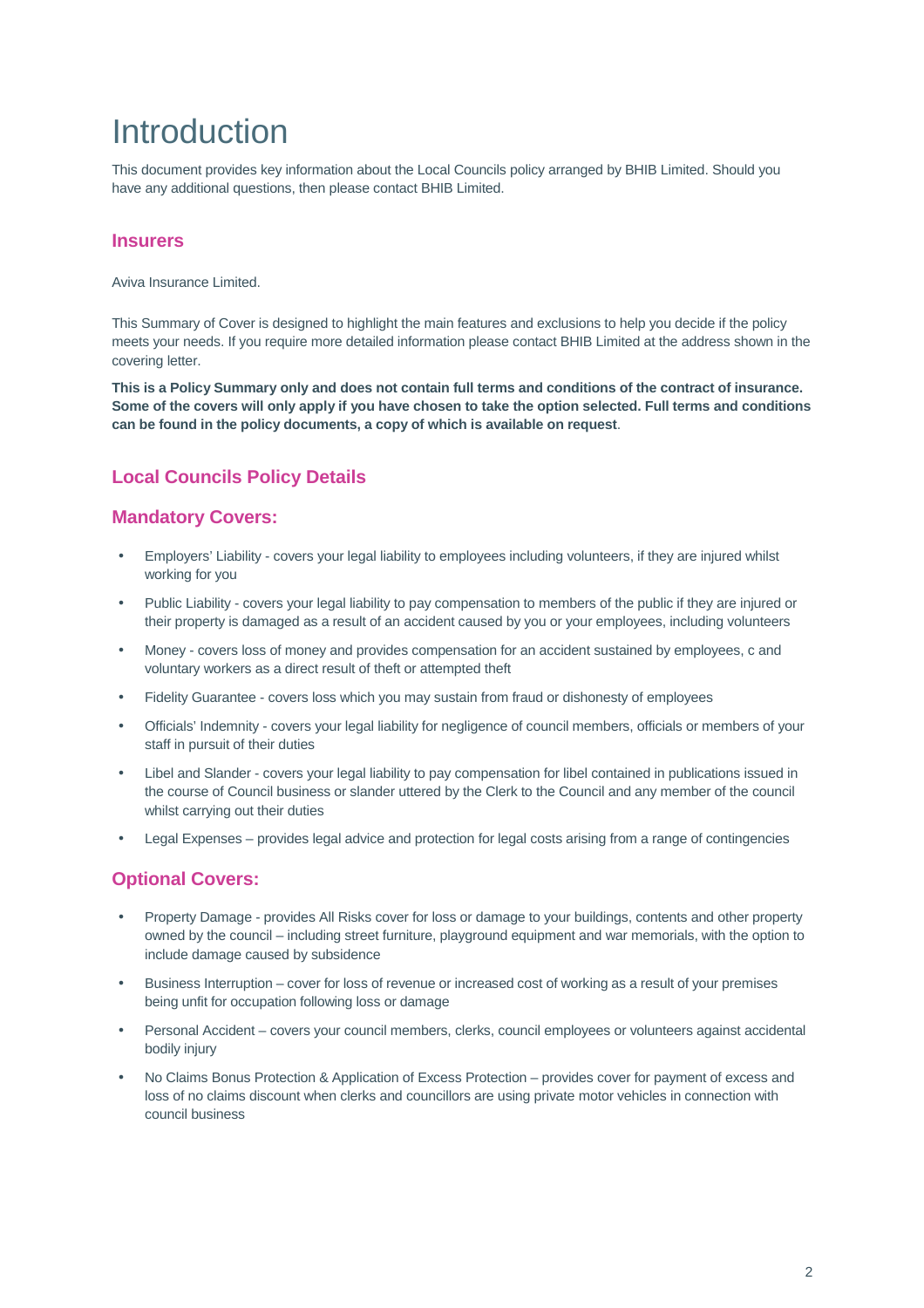# Policy Summary

This is a Policy Summary only and does not contain full terms and conditions of the contract of insurance. It is designed as a way for BHIB Limited to provide important information to you about your Local Councils policy. Some of the covers will only apply if you have chosen to take the option selected. Full terms and conditions can be found in the policy documents, copies of which are available on request.

## **What is the Local Councils Insurance Policy?**

The Local Councils Policy is specifically designed to cover the insurance needs of Parish, Town and Community Councils in England and Wales in respect of their legal liabilities, property damage and other risks. It is underwritten by Aviva Insurance Limited.

### **Please Read the Policy**

Please periodically read the policy and the policy schedule carefully and make sure that it meets your needs and that you understand its terms, conditions, limits and exclusions.

If you wish to change anything or if there is any thing you do not understand please notify your insurance specialist. If you fail to notify us your policy may not operate or not operate fully.

### **How do I make a complaint?**

Please direct all complaints to:

BHIB Limited AGM House 3 Barton Close Grove Park Enderby Leicester. LE19 1SJ

Tel: 0330 013 0036 Email: enquiries@bhibaffinities.co.uk

If you are unhappy with the outcome of your complaint you may refer the matter to the Financial Ombudsman Service at:

**The Financial Ombudsman Service**  Exchange Tower London E14 9SR

Telephone: 0800 023 4567 (calls from UK landlines and mobiles are free) or 0300 123 9123

Or simply log on to their website at www.financial-ombudsman.org.uk.

Whilst BHIB Limited and Insurers are bound by the decision of the Financial Ombudsman Service, you are not. Following the complaints procedure does not affect your right to take legal action.

### **Would I receive compensation if the Insurers were unable to meet their liabilities?**

The Insurers are members of the Financial Services Compensation Scheme (FSCS).

You may be entitled to compensation from the FSCS if Insurers are unable to meet their liabilities. Further information about compensation scheme arrangements is available at www.fscs.org.uk, by emailing enquiries@fscs.org.uk or by phoning the FSCS on 0800 678 1100 or 0207 741 4100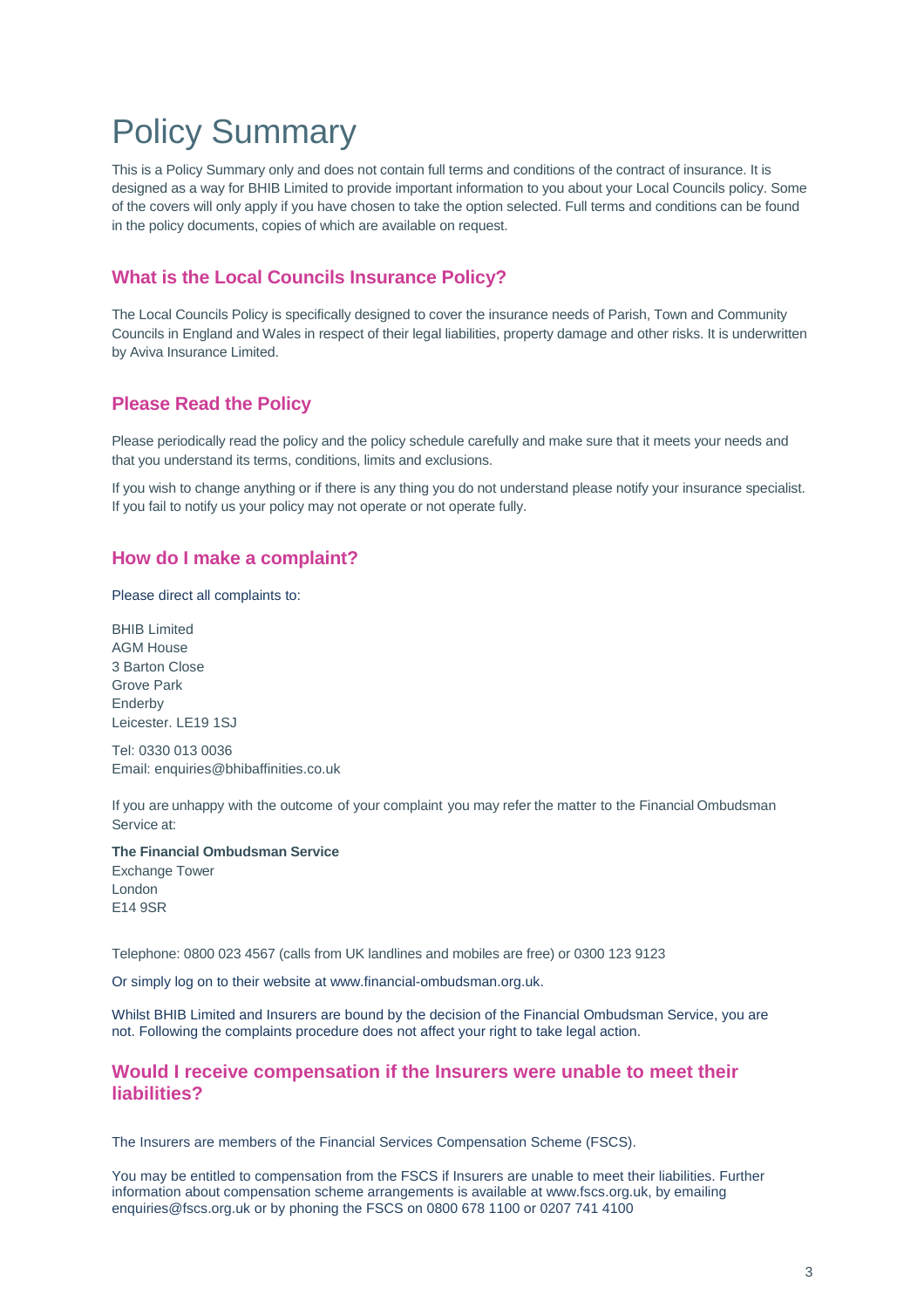## **Policy Duration**

The policy has a 12 month period of insurance (unless shown differently on your policy schedule), and is annually renewable.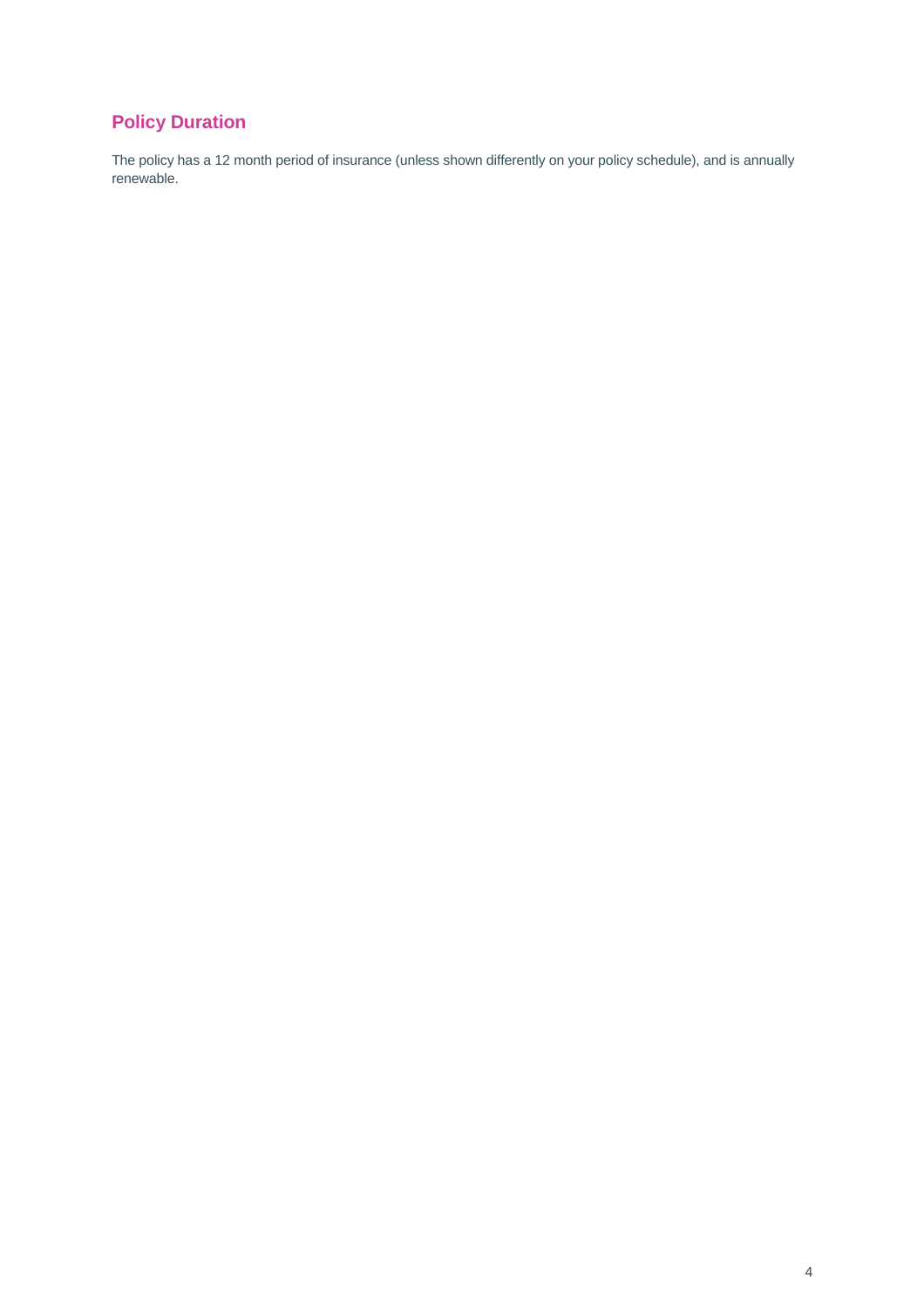# Mandatory Covers

## **Employers Liability**

Covers your legal liability to insure your employees for death or injury happening in the course of their employment with you up to £10 million any one occurrence (£5 million for claims arising from acts of terrorism).

**Health and Safety at Work Legal Defence Costs** – provides legal and other costs incurred in defending prosecutions

**Unsatisfied Court Judgements** – provides for payment of compensation to an employee where a court judgement remains unsatisfied six months after the judgement

**Compensation for Court Attendance** – covers attendance as a witness in connection with the defence of a claim. Limits are:

- £500 for each days attendance for councillors and clerks
- £250 for each days attendance for any other employee

**Contractual Liability** - covers liability which attaches to you solely under the terms of an agreement

**Medical Treatment** – provides cover for damages, costs and expenses to any employee resulting in treatment given in connection with any bodily injury

**Data Protection Act** – provides cover for defence against prosecution brought under the Data Protection Act 1998

- work on an offshore installation or travelling to or from
- injury to any employee where motor insurance is required by law to be in force
- fines, penalties or liquidated, aggravated, punitive or exemplary damages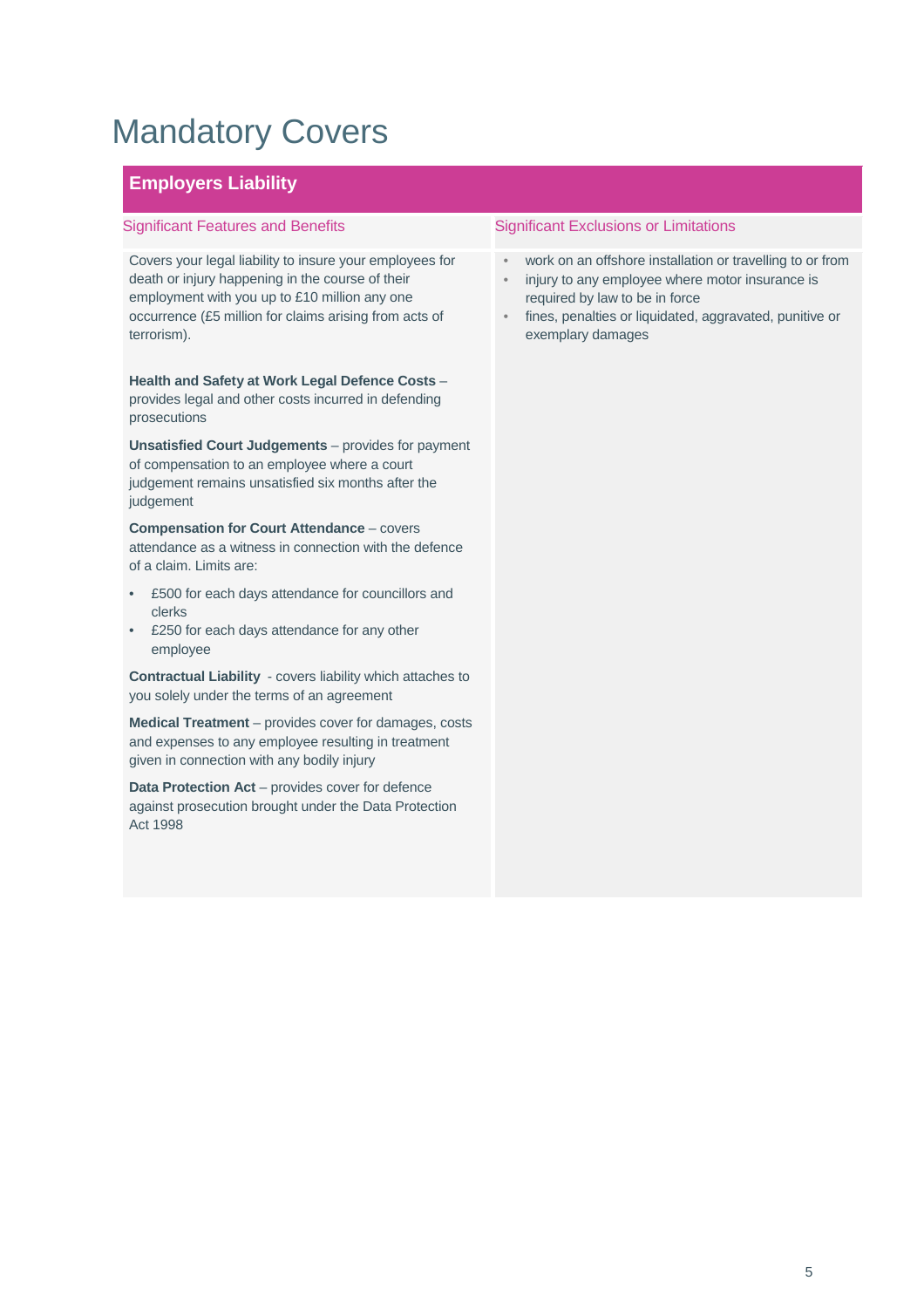### **Public and Products Liability**

Covers your legal liability in connection with council business for accidental injury to members of the public or accidental damage to property not owned by you up to £10 million any one claim (£5 million for claims arising from acts of terrorism).

Persons entitled to indemnity include;

- Councillors, clerks, employees or former employees in connection with council business
- Voluntary helpers at charitable or recreational activities organised by you
- Officers, committee members, or other members of your canteen, social, sports or welfare organisation or ambulance, first aid or fire services
- Any Principal for whom you are carrying out work under any contract

**Indemnity to Hirer** - indemnifies any organisation or person whilst using any building owned by you up to a limit of £2,500,000 provided the purpose of use is noncommercial.

**Advertising Liability -** covers damages and compensation in the event of any infringement of copyright, title or slogan in any advertisement, publicity, article or broadcast by you up to £1,000,000

**Overseas Personal Liability –** covers temporary visits to any other country made in connection with the business

**Contingent Motor Liability –** covers you against liability for vehicles not owned or provided by you in connection with the business

**Member to Member Liability – covers claims arising out** of the activities of the council against individual members made by another member or members

**Food Safety Act Legal Defence Costs –** covers cost of defence of criminal proceedings for breach of the Food Safety Act 1990 or other local equivalent

**Pollution Clean-Up Costs –** provides cover for the cost of carrying out remediation and clean-up costs following a sudden, unexpected incident if a demand or notice is served on the council under environmental protection legislation

**Unauthorised Movement of Vehicles** – covers your liability when vehicles not owned by you are being driven by your employees for the purpose of parking, loading or unloading, to allow free passage of a vehicle owned by you or to allow access to your premises

- injury to any employee or voluntary worker
- loss of or damage to property belonging to you or in your charge or control other than:
	- premises and contents temporarily in your charge for the purpose of carrying out work
	- premises leased rented or hired by you, excluding liability under any tenancy agreement
	- property belonging to visitors and guests in your custody or control
- liability arising out of ownership, possession or use of any mechanically propelled vehicle or attached trailer where motor insurance is required by law or any water craft or aircraft
- products liability arising from:
	- any liability which attaches to you solely under the terms of an agreement
	- any product installed or incorporated in aircraft or spacecraft
- pollution unless due to a sudden, identifiable, unintended and unexpected incident
- fines, penalties or liquidated, aggravated, punitive or exemplary damages
- damage to employees' and visitors' vehicles and personal belongings whilst being worked upon or stored for a fee
- liability arising from advice or design provided for a fee
- exposure to, inhalation of, fears of the consequences of exposure to/inhalation of, costs incurred in repairing, removing, replacing, recalling, rectifying, reinstating, or managing any property arising out of the presence of asbestos
- any publication or utterance of a libel or slander
- any excess as stated in your schedule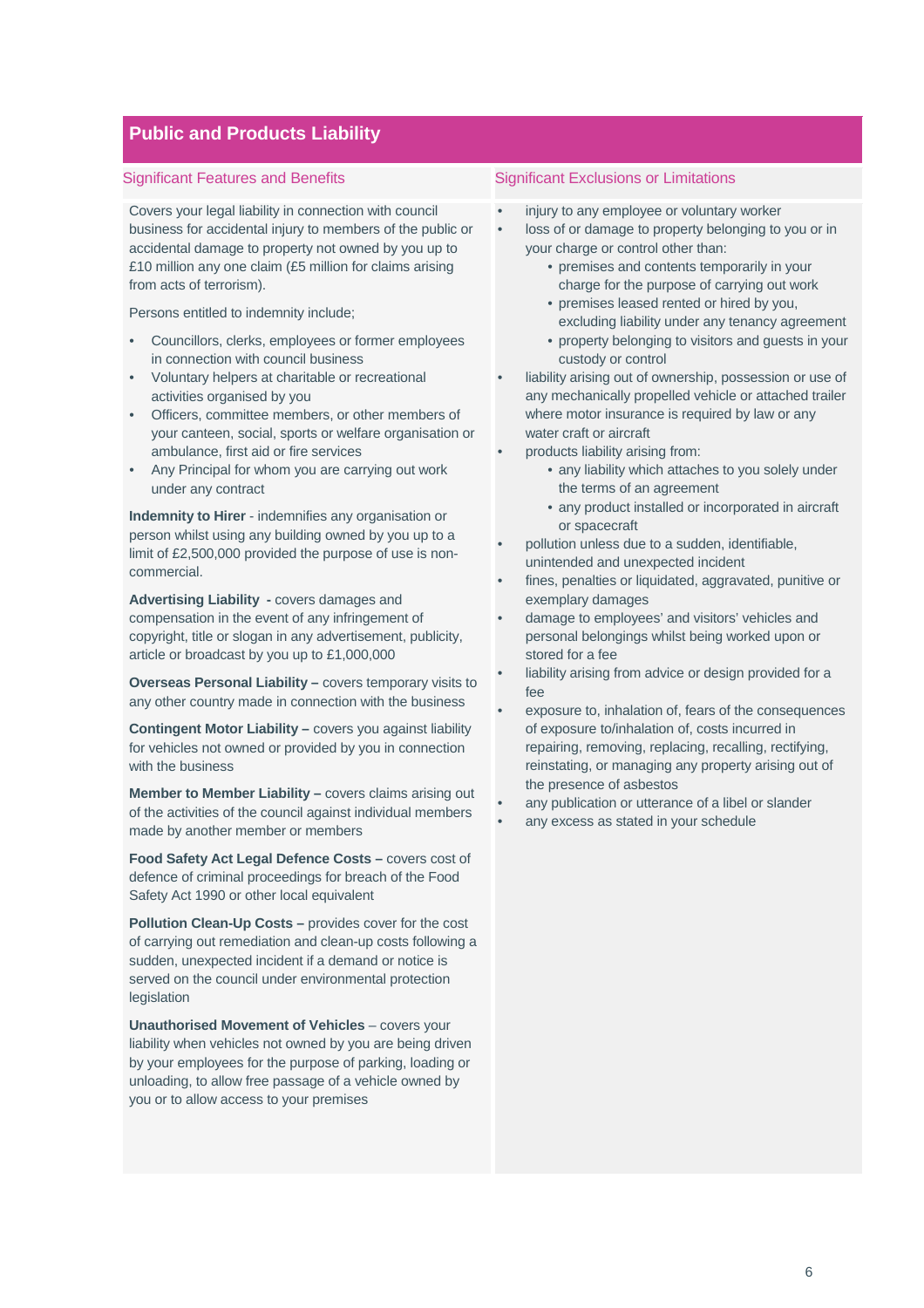### **Money**

**Crossed cheques and other non-negotiable money** – maximum benefit £250,000

Cash and other negotiable money:

- in transit or in your premises during business hours or in a bank night safe – as per your policy schedule
- in a locked safe at your premises out of business hours – as per your policy schedule
- out of a safe at your premises out of business hours as per your policy schedule
- in private dwellings of principals, partners and directors of the business – £350
- whilst at exhibitions, fetes or similar events  $-$  up to £350

**Personal Accident Assault extension** – benefits as follows if any employee or other person entrusted with money is injured as a direct result of theft or attempted theft of money involving assault or violence or the threat of assault or violence:

- death, loss of limb, loss of sight and permanent total disablement £25,000
- temporary total disablement £100 per week (up to 104 weeks)
- temporary partial disablement £50 per week (up to 104 weeks)
- the cost of professional counselling up to £30 per session and £1,000 per person
- clothing and personal effects up to £250

- loss arising from the dishonesty of any committee member, officer, partner, director, trustee, employee or voluntary worker not discovered within 30 working days of the occurrence
- losses from any unlocked, unattended vehicles
- shortage due to error or omission
- loss from locked safe at your premises out of business hours unless the key or keys of the safe are removed from the premises
- personal accident assault cover in respect of professional security carriers
- you must ensure that when in transit, money is carried by the following number of able-bodied adults;
	- 2 adults when in excess of £3,000 but not exceeding £6,000
	- 3 adults when in excess of £6,000 but not exceeding £15,000
	- a professional carrier of money for single transits exceeding £15,000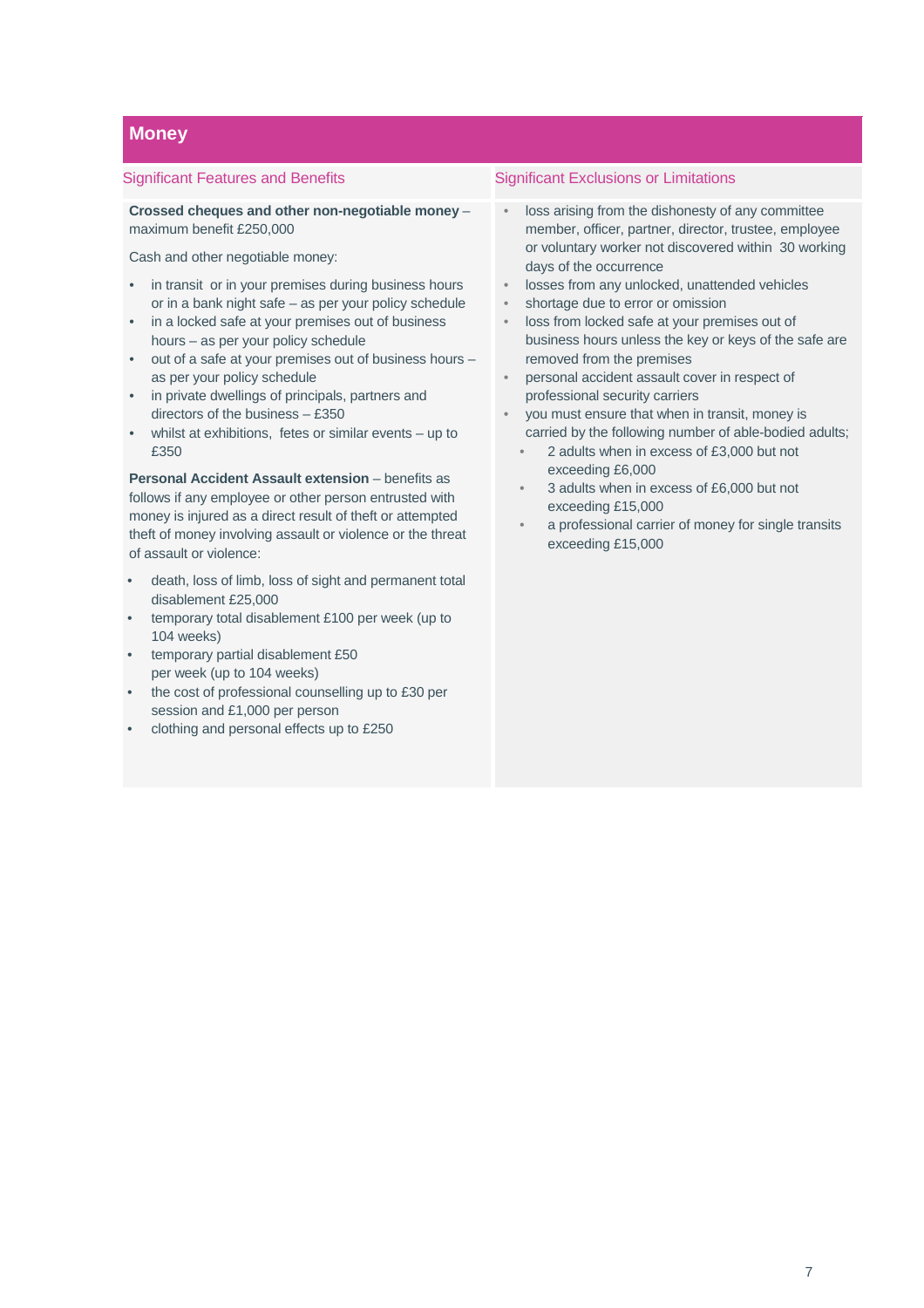### **Fidelity Guarantee**

Covers loss of money or other property up to £250,000, with the option to increase your sum insured if needed, arising from the dishonesty of employees or voluntary workers.

Cover will also extend to include;

- Auditors and other professional fees necessary to quantify a loss
- The cost of re-writing and amending computer software and systems following their fraudulent use
- Valid claims that are caused by the theft, fraud or dishonesty of more than one employee, where you are unable to specific the individual person or persons
- Theft, fraud or dishonesty committed during the period of insurance but not discovered until after this insurance has expired, up to 36 months after expiry provided you do not renew or replace the policy

- losses brought about from the dishonesty of any employee or voluntary worker who to the knowledge of the clerk or any councillor has a conviction for theft, fraud or dishonesty not considered spent under the Rehabilitation of Offenders Act 1984
- loss of interest or consequential loss of any kind
- losses caused by any temporary agency staff if cover for the loss is provided by the employment agency providing the person connected
- any unexplained shortages
- any excess as stated in your schedule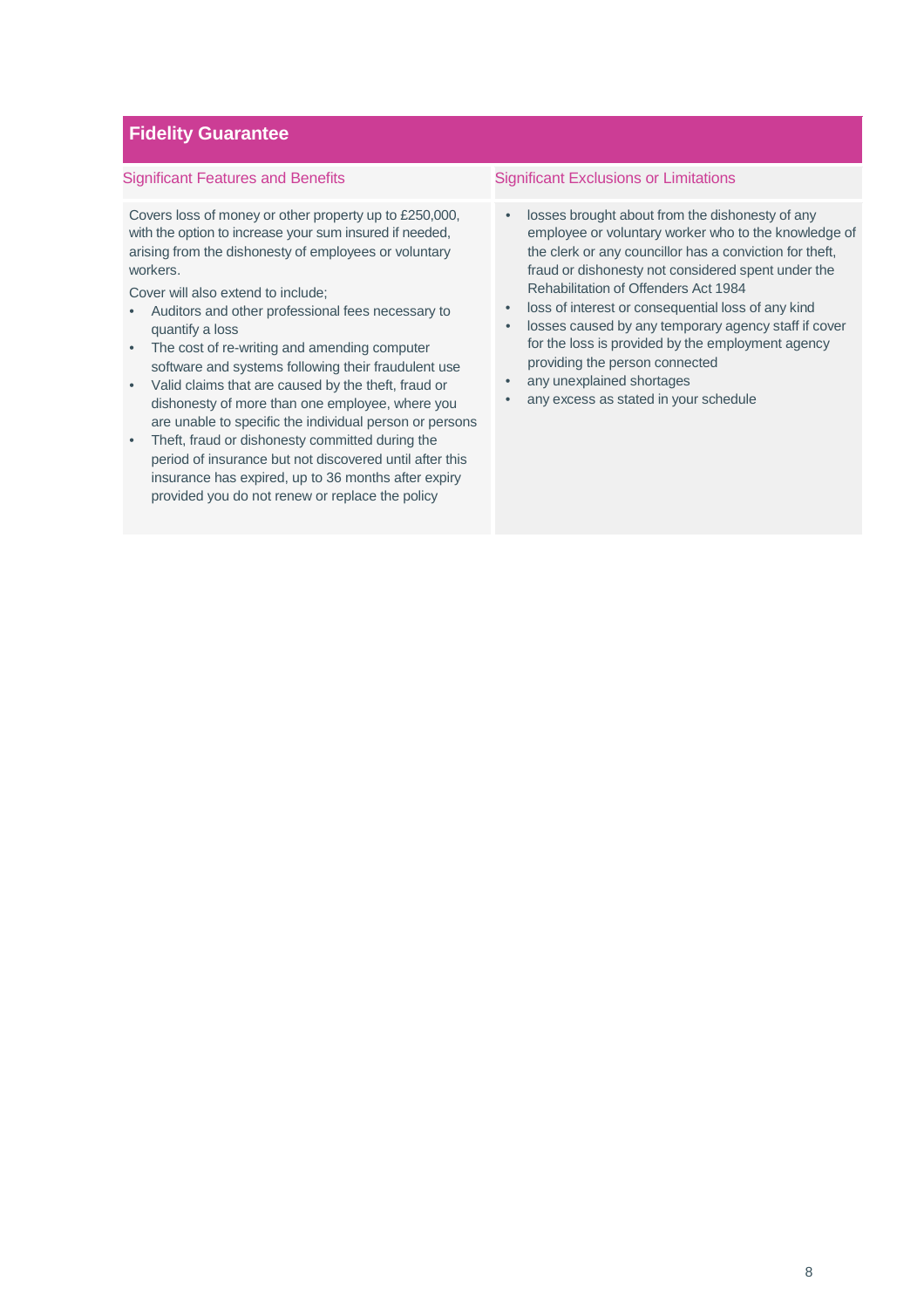### **Officials Indemnity**

Covers your legal liability for negligent acts, accidental errors or omissions of council members, officials or employees committed in relation to council business, up to £500,000 in any one period of insurance

### Significant Features and Benefits Significant Exclusions or Limitations

- injury or loss or damage to property
- loss or damage caused by councillors, officials or employees arising from;
	- fraud, dishonesty or criminal offence
	- neglect, error or omission other than in the course of the discharge of their duties
	- your failure to fulfil your obligation under any contract entered into by them with the third party making the claim
	- slander or libel
- liability in respect of surcharge made by the District Auditor or other body

### **Libel and Slander**

#### Significant Features and Benefits Significant Exclusions or Limitations

Covers your legal liability to pay damages and claimants costs and expenses for the following;

- libel
- **slander**
- passing off
- infringement of trademark or registered design or patent
- infringement of copyright

in your normal publications or committed by the clerk or any member of the council whilst carrying out official duties up to £250,000 in any one insurance period

- criminal or alleged criminal libel
- passing off, infringement of trademark or registered design or patent in connection with computer software
- claims for proceedings brought outside of the territorial limits stated in the schedule
- 10% of each and every claim including claimants' costs and defence costs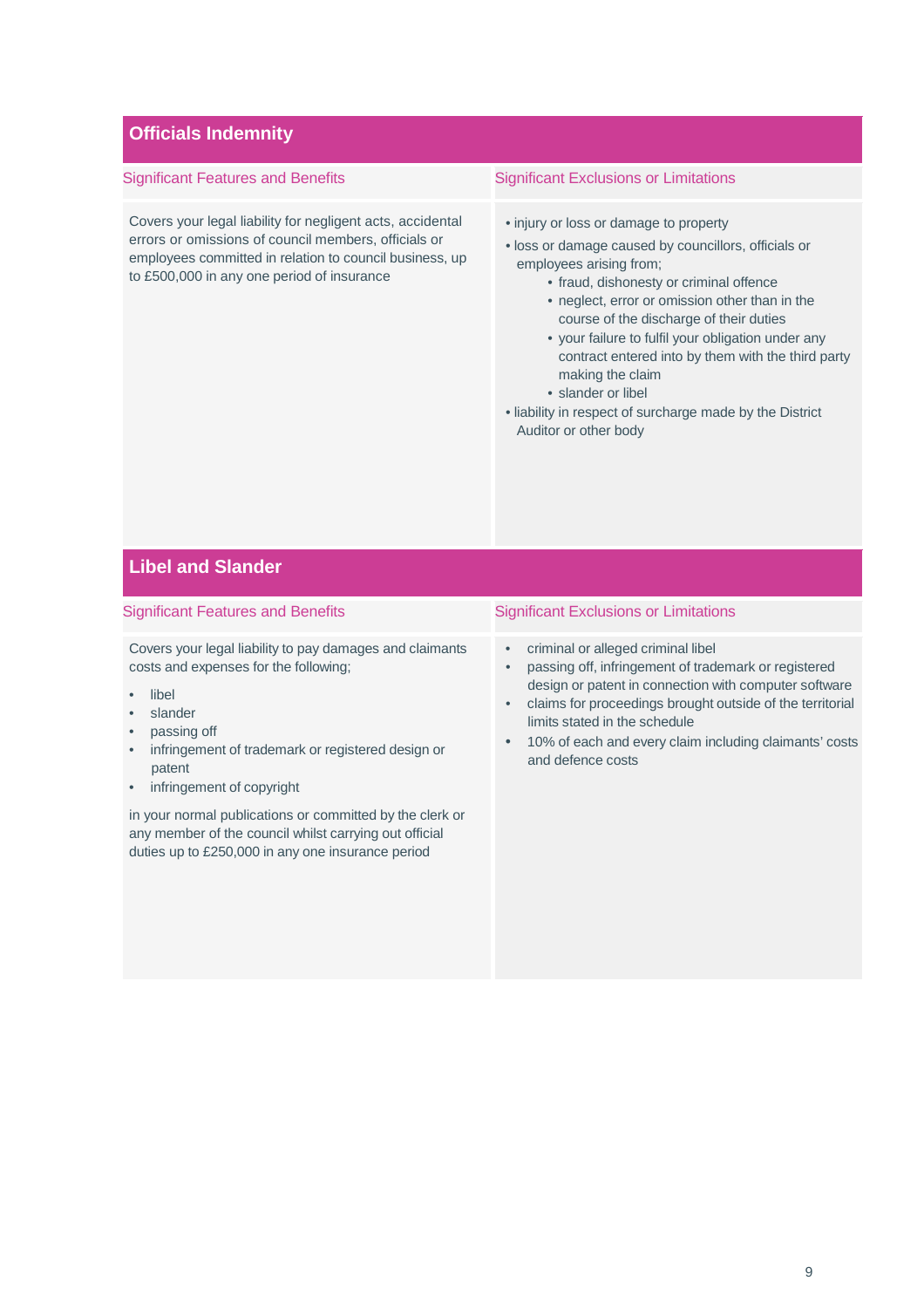## **Legal Expenses**

The following contingencies are covered under the Legal Expenses section of your policy, up to the limits specified in your schedule.

**Employment Disputes –** covers the cost of defending you in disputes with employees, former employees and trade unions representing employees in respect of;

- unfair dismissal disputes under the ACAS arbitration scheme
- contracts of employment
- breach of statutory rights under employment legislation

**Compensation Awards –** covers basic and compensatory awards that you are ordered to pay by a tribunal or through the ACAS Arbitration Scheme related to a valid claim under the Employment Disputes contingency

**Service Occupancy** – covers the cost of recovering possession of premises owned by you, or for which you are responsible

**Breach of Restrictive Covenant** - covers the cost of pursuing an injunction against employees or former employees following a breach of express restrictive covenant in their contract of employment in respect of;

- Solicitation of other employees
- Solicitation of customers resulting in proven financial loss

**Criminal Prosecution** – covers the cost of defending you;

- in dealings with the Police, Health and Safety Executive and/or Local Authority Health and Safety Enforcement Officer prior to the issue of legal proceedings
- following an event which leads to an insured person being prosecuted in a criminal court

as well as the costs and expenses incurred in appealing against a sentence or conviction, including appeals against an Improvement or Prohibition Notice under the Health & Safety at Work etc. Act 1974 or the Food Safety Act 1990.

**Data Protection –** covers the cost of defending you and any compensation award following civil action taken against an insured person for compensation under Section 13 of the Data Protection Act 1998.

You are also covered for appeal costs following the Information Commissioner's decision to refuse registration or change of registration, or serve an Enforcement Deregistration or Transfer Prohibition Notice.

### Significant Features and Benefits Significant Exclusions or Limitations

**Employment Disputes** excludes claims for damages in respect of personal injury or physical property

#### **Compensation Awards** cover excludes;

- Non-payment of money due under the relevant contract of employment
- Compensation awards related to trade union activities or membership, health & safety dismissals brought under Section 44 of the Employment Rights Act 1996, statutory rights in relation to trustees of pension schemes or statutory rights in relation to Sunday shop and betting work
- Breach of National Minimum Wage Laws
- Compensation awards ordered due to failure to comply with a recommendation made by a tribunal

**Service Occupancy** does not cover the cost of defending your legal rights, other than defending a counter-claim

**Criminal Prosecution** excludes prosecutions for infringement of road traffic laws or regulations in connection with ownership, driving or use of a motor vehicle.

**Data Protection** excludes defence costs and civil awards where you are not registered with the Information **Commissioner** 

#### **Continued overleaf**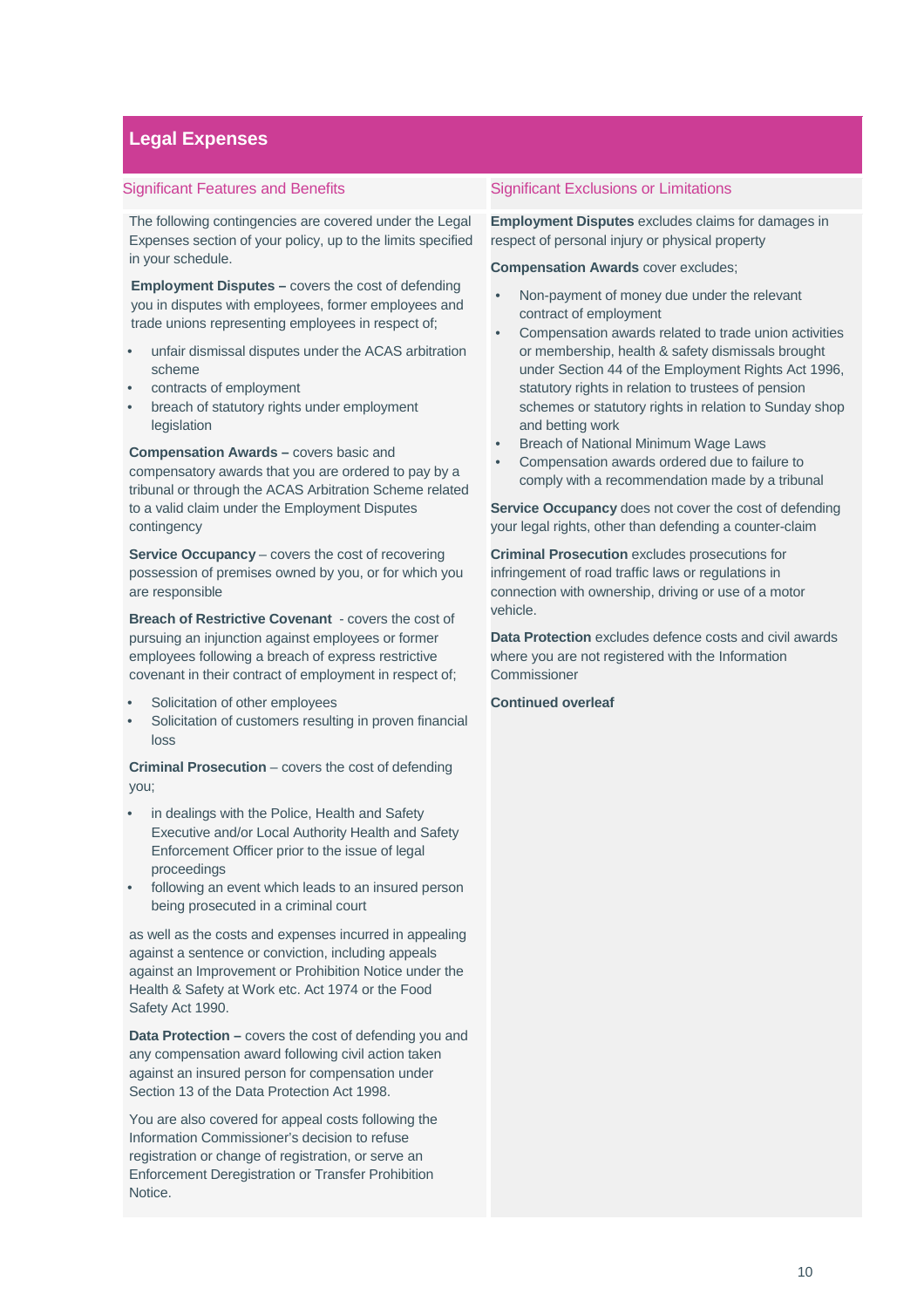### **Legal Expenses Continued**

**Wrongful Arrest** – covers the cost of defending you in civil action for wrongful arrest or malicious prosecution in respect of an accusation of theft

**Employee Civil Legal Defence** – covers the defence of insured persons if;

- An event leads to civil action under legislation for unlawful discrimination
- Civil action in respect of an insured person's position as a trustee of a pension fund set up for the benefit of your employees

**Statutory Notice –** covers the cost of representing you in an appeal against the imposition or terms of a Statutory Notice issued under legislation affecting council business

**Disciplinary Hearings** – covers the cost of representing an insured person at a disciplinary hearing convened by a regulatory authority or professional body

**Property Protection** – covers representation at any legal proceedings related to property you own or are responsible for following;

- Any event which could cause physical damage or loss to property
- Any nuisance or trespass including eviction of squatters

**Personal Injury** - covers the cost of pursing the legal rights of an insured person following an event causing their death or bodily injury, or that of a family member

**Tax Protection** – covers the cost of representing you and negotiating on your behalf in respect of any full enquiry, aspect enquiry or intervention enquiry carried out by HM Revenue and Customs

**Employers' Compliance** – covers the cost of representing you in any appeal proceedings related to your compliance with;

- Pay as you Earn
- Social Security Regulations
- Construction Scheme affairs

after a HM Revenue and Customs review or a formal written expression of dissatisfaction with your P11Ds or P9Ds

**Vat Disputes** – covers the cost of representing you in any appeals proceedings following assessment by HM Revenue and Customs in respect of value added tax due

#### Significant Features and Benefits Significant Exclusions or Limitations

#### **Property Disputes** excludes claims relating to;

- A contract entered into by you
- Tenancy disputes
- Mining subsidence
- Motor vehicles whilst being driven by an insured person

**Personal Injury** does not cover claims relating to;

- Illness or bodily injury which develops gradually or is not linked to a specific accident
- Defending the legal rights of an insured person, except in respect of a counter-claim
- Motor vehicles whilst being driven by an insured person

**Tax Protection, Employers' Compliance** and **VAT Disputes** contingencies are subject to you taking all reasonable care to ensure that return are complete, correct and submitted within statutory time limits, and no cover is provided for;

- Claims caused by your failure to register for value added tax
- Claims arising from investigations by HM Revenue and Customs Special Investigation Section or Special Compliance Office
- Claims arising from investigations into alleged dishonesty or alleged criminal offences
- Claims arising from a tax avoidance scheme

### **Continued overleaf**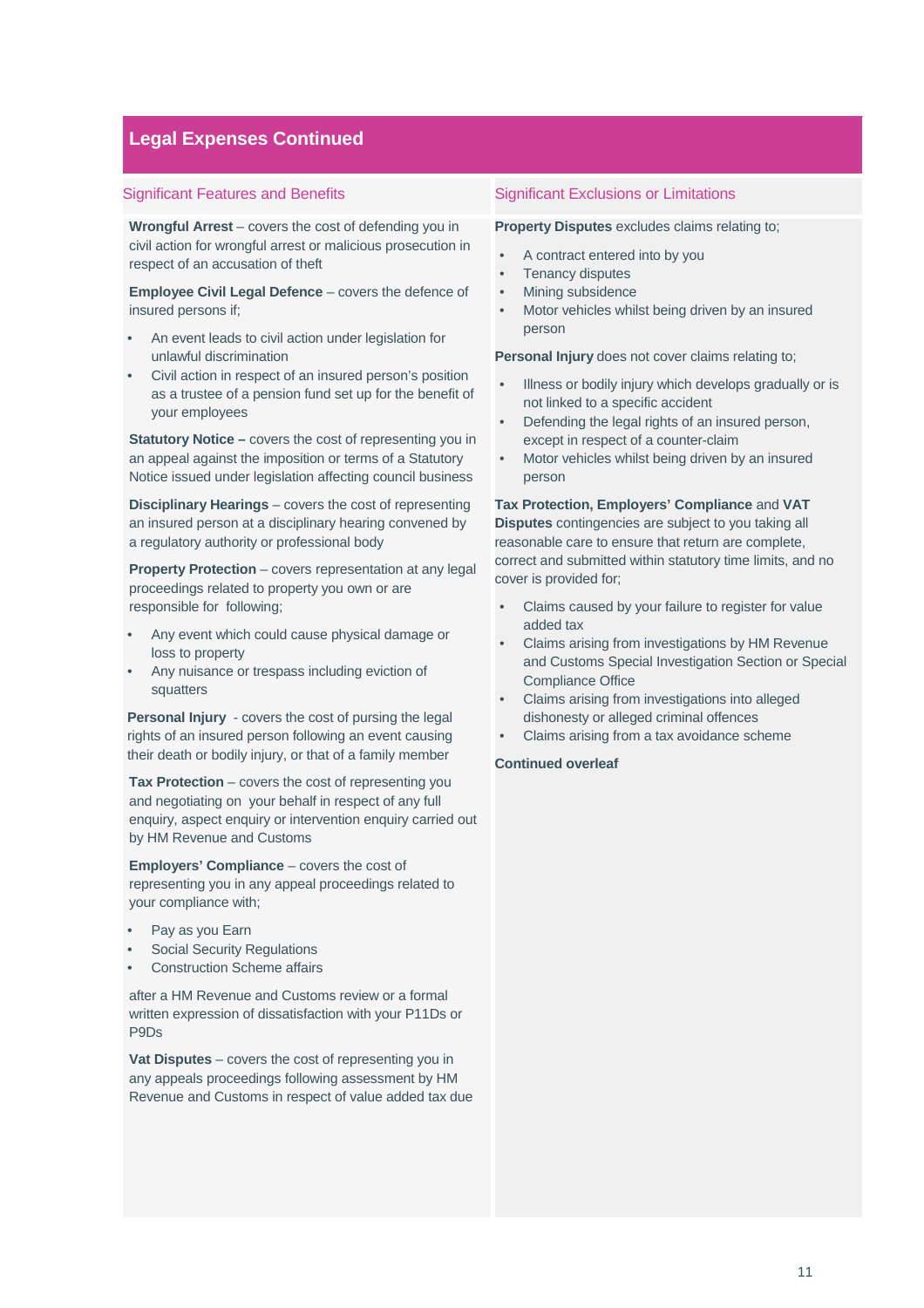### **Legal Expenses Continued**

**Contract Disputes** - covers you for the cost of representation at civil proceedings related to a contractual dispute arising from an agreement for the sale, provision, purchase or hire of goods or services provided that;

- The amount in dispute exceeds £250
- If the amount in dispute is payable in instalments, the instalments due at time of dispute exceed £250
- Any claims related to money owed to you are made within 90 days of the money being due

**Tenancy Disputes** – covers the cost of representing you in proceedings related to a tenancy dispute between you and your landlord

**Statutory Licence Protection** – covers appeals to the relevant statutory or regulatory authority following an event which results in the suspension, alteration of terms, refusal to renew or cancellation of your licence, statutory registration or British Standards Certificate of Registration

**Debt Recovery** – covers civil actions for the enforcement of judgement to recover money and interest due from the sale or provision of goods and services provided that;

- The amount in dispute exceeds £250
- You have exhausted all reasonable credit control and accounting procedures
- Sufficient assets exist to satisfy judgement
- Any claims related to debt recovery being made within 90 days of the money being due

### Significant Features and Benefits Significant Exclusions or Limitations

**Contract Disputes** and **Debt Recovery** contingencies exclude disputes related to;

- Insurance policies and other financial products
- Lease, licence or tenancy of land or buildings
- **Motor vehicles**
- Contracts of employment
- Specifically tailored computer hardware, software, systems or services
- Breach of professional duty by an insured person
- Recovery of money from another party unless the other party intimates a defence exists

**Tenancy Disputes** excludes disputes related to rent, service charges or renewal of the tenancy agreement

#### **Statutory Licence Protection** excludes:

- An original application or application of renewal
- Licence appeals related to motor vehicles

### **General Exclusions and Limitations applicable to all contingencies;**

- costs and expenses incurred prior to the insurer's written acceptance of a claim
- legal action taken without the insurer's consent
- legal action where you hinder the insurer or their appointed representatives
- claims deliberately or intentionally caused by an insured person
- claims related to a judicial review
- claims made at a time where you are bankrupt, has filed a bankruptcy or winding up petition, has made an arrangement with creditors, has entered into a deed or arrangement, are in liquidation or where your affairs are in the care or control of a receiver or administrator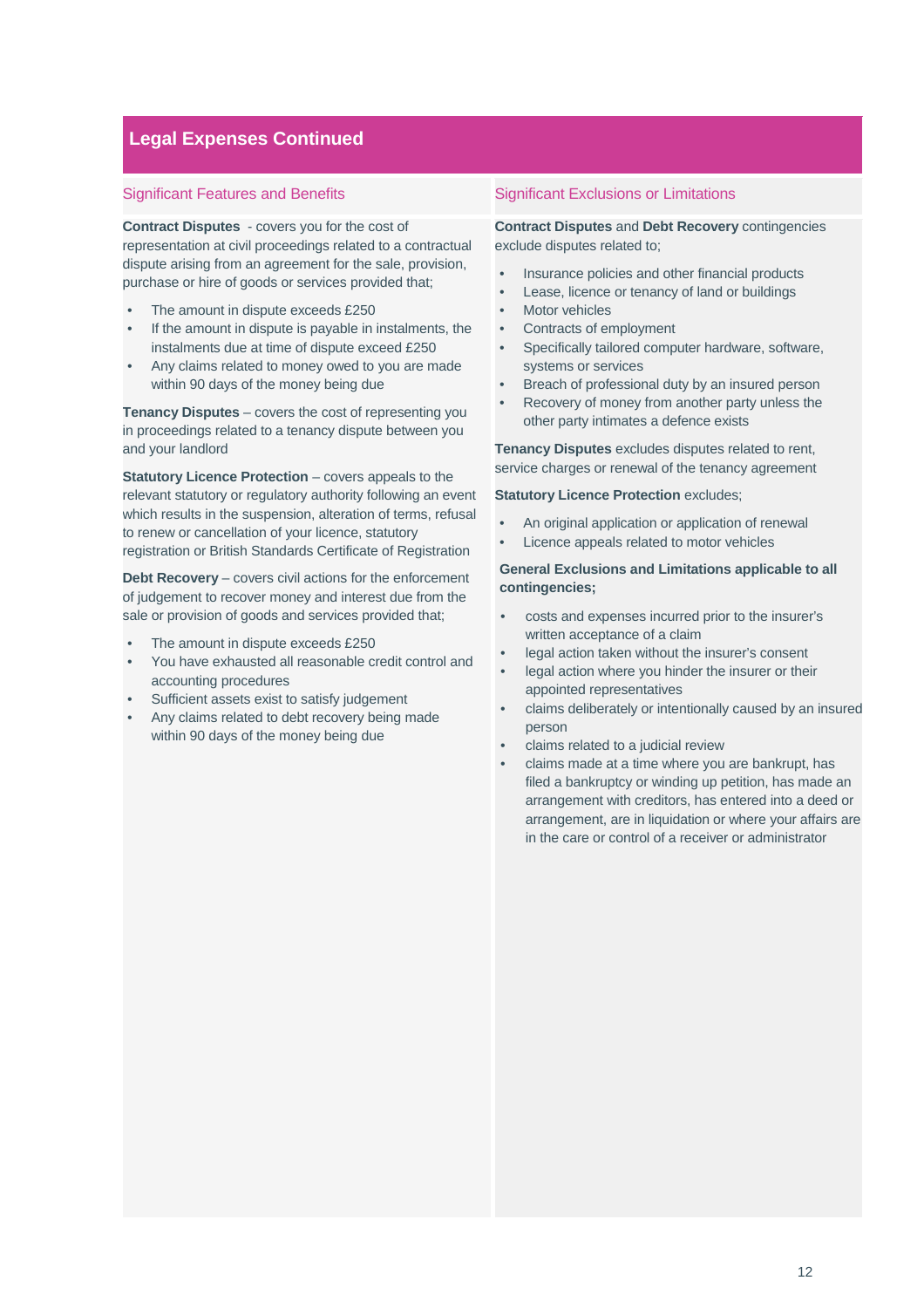# Optional Covers

## **Property Damage**

Covers loss or damage to buildings, contents, stock, furniture, fixtures and fittings, computers, glass and sanitary ware and other property belonging to you or for which you are responsible for the sum insured specified in your policy schedule.

Specific limits indicated in your policy schedule are provided for;

- **Street Furniture**
- **Gates and Fences**
- **Playground Equipment**
- **CCTV Equipment**
- **War Memorials**
- **Ground Surfaces**
- **Mowers and Machinery**
- **Sports Equipment**
- **Regalia**

Loss or damage arising from subsidence, ground heave and landslip is also available

**Debris Removal Costs** – the cost of removing debris of the insured property damaged

**Locks** – covers the cost of replacement locks following theft of keys up to £5,000

**Trace and Access** – covers the cost of locating source of escape of water or fuel oil from any tank, apparatus or pipe and subsequent making good of damage up to £25,000

**Metered Utility Charges** – covers the additional charges incurred in respect of any utility metered by a supply authority up to £25,000

**Landscaping Costs** – covers the reasonable cost of remaking, replacing, redesigning and purchasing as necessary to replace surrounding and internal landscaped grounds and gardens up to £25,000

**Fire Brigade Charges and Extinguishing Expenses** – covers fire brigade charges and extinguishing expenses, as well as the loss of fire extinguishing materials expended up to £25,000

- theft or theft damage from any building not involving forcible and violent entry to or exit from the premises, or from open sided or temporary buildings or involving any partner, director, or employee
- acts of fraud or dishonesty by any partner, director, or employee
- frost, wear and tear, gradual deterioration, inherent vice, latent defect
- rot, mildew, rust, corrosion, insects, woodworm, vermin
- dyeing, cleaning, repair, renovation, marring or scratching
- faulty or defective design workmanship or materials
- operational error or omission
- changes in temperature, dampness, dryness, shrinkage, evaporation, loss of weight, contamination, change in colour, flavour, texture or finish
- due to pollution or contamination
- disappearance, unexplained inventory shortage, misfiling or misplacing of information
- freezing, escape of water or damage caused by malicious persons in respect of premises which are empty or not in use for 30 consecutive days or more
- damage caused by war
- losses where third party insurance has been invalidated due to a breach of condition, risk improvements not being complied with or failure to make a claim
- losses due to detonation of munitions of war where a state of war or hostilities exists
- losses due to joint leakage, failure of welds, cracking, fracturing, collapse or overheating of boilers, economisers, superheaters, pressure and vessels or any range of steam piping in connection therewith
- losses due to mechanical or electrical breakdown or derangement of the particular machine or apparatus or equipment in which such breakdown or derangement originates
- any excess as stated in your schedule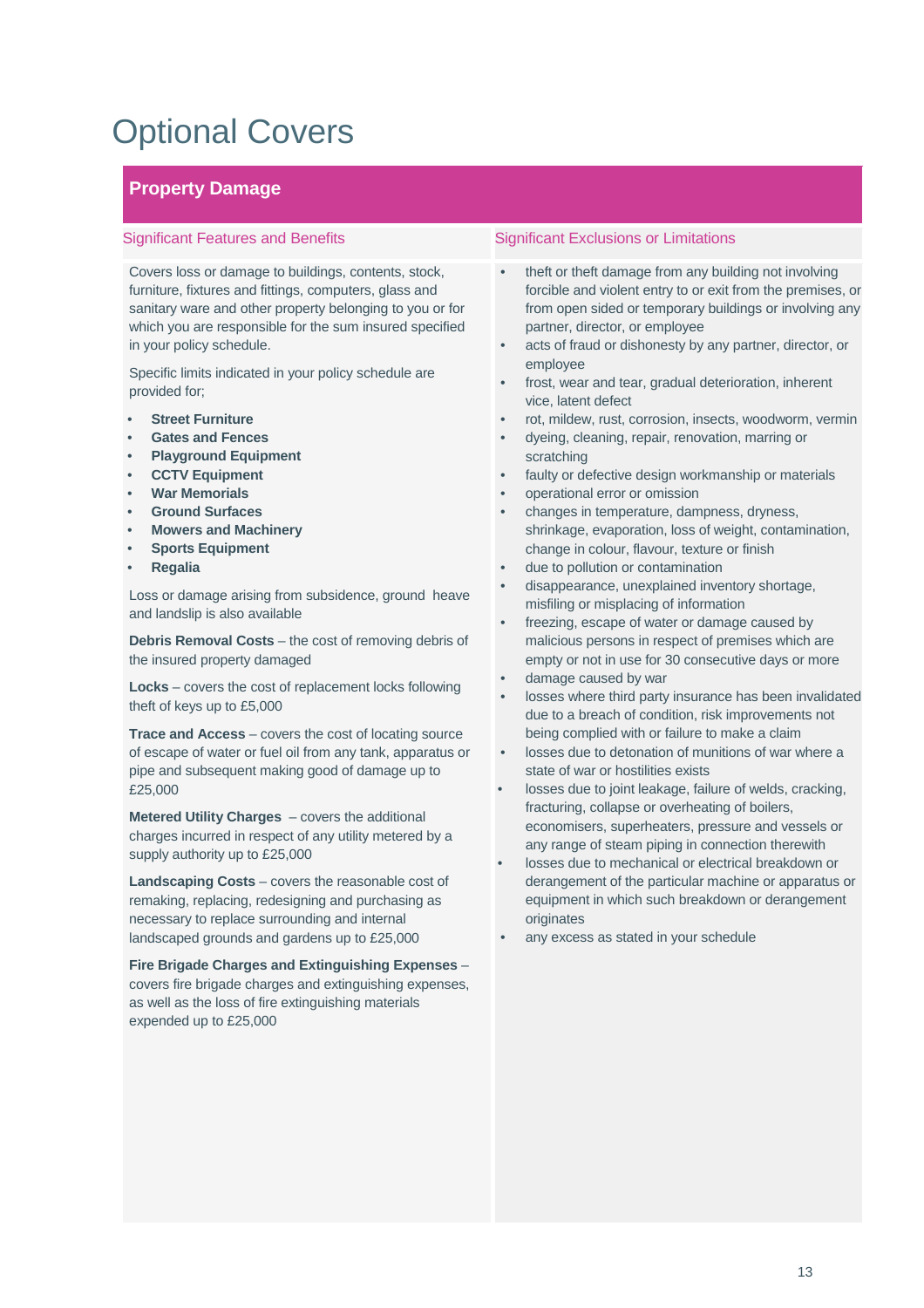**Capital Additions –** covers new or acquired premises or property, or additions and improvements to existing property, provided you inform us within 6 months

**Decontamination and Clean-Up Expenses** – covers the cost of decontamination or disposal of water, soil or similar substance incurred during emergency measures taken to prevent seepage, pollution or contamination, up to £25,000

**Inadvertent Omission to Insure** – covers accidental failure to insure property, subject to you notifying us as soon as possible and paying the appropriate premium, up to the amount in your Schedule

**Mitigation of Environmental Impact** – covers the additional cost of reducing your environmental impact following damage, up to the amount stated in your schedule

**Mitigation of Loss** – covers reasonable and necessary costs to reduce or mitigate impending damage, up to £10,000

**Motor Vehicles** – covers costs not recoverable from any other policy for loss or damage to motor vehicles, up to £10,000

**Resilient Repairs – Extra Costs – covers the extra** costs of making property more resilient t to future loss during reinstatement, up to £10,000

**Involuntary Betterment –** covers the additional cost of providing property that performs the same function in the event that new property of like kind and quality is not available following damage, up to £25,000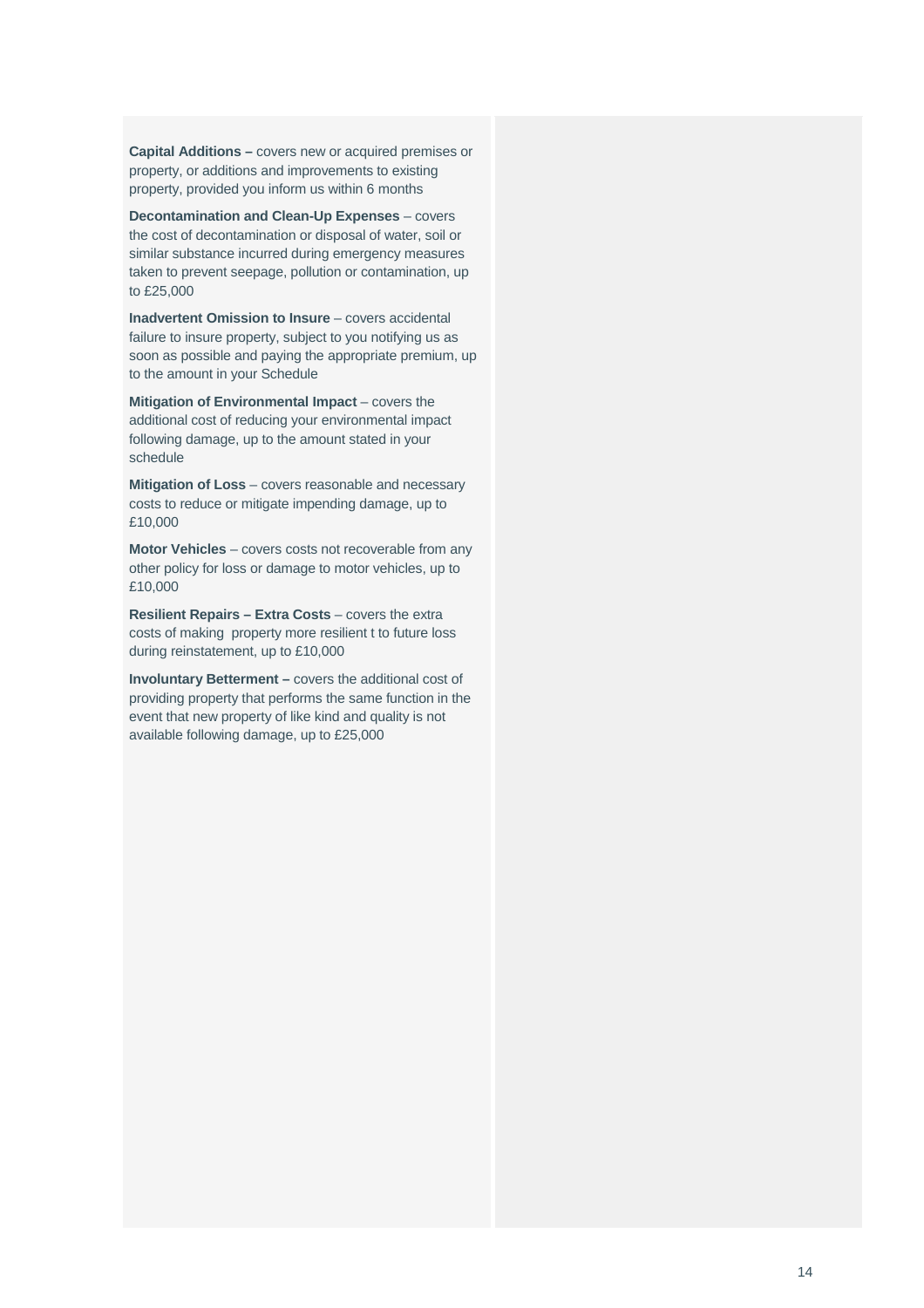### **Business Interruption**

### **Loss of Rent Receivable** covers;

A loss of rent receivable during the indemnity period. (subject to the maximum indemnity period specified in your policy schedule) as well as additional expenses incurred solely to avoid or diminish loss of rent receivable following Damage to property insured.

#### **Additional Increased Cost of Working** covers;

Additional expenses in excess of that covered within Loss of Rent Receivable incurred solely to avoid or diminish loss of revenue or resuming or maintaining your business as normal

#### **Standalone Increased Cost of Working covers;**

Additional expenses incurred following interruption of the business as a result of damage for the sole purpose of avoiding or diminishing any interruption or interference with the business.

**Extended Premises –** extends cover under the business interruption section to the premises of any customers, suppliers or third parties, as well as in respect of transit, up to £50,000

**Extended Incident** – extends cover under the business interruption section to include notifiable human disease and other health risks, prevention of access and loss of attraction, and utilities, up to £50,000

- exclusions as shown under the Property Damage Policy Section
- any excess as stated in your schedule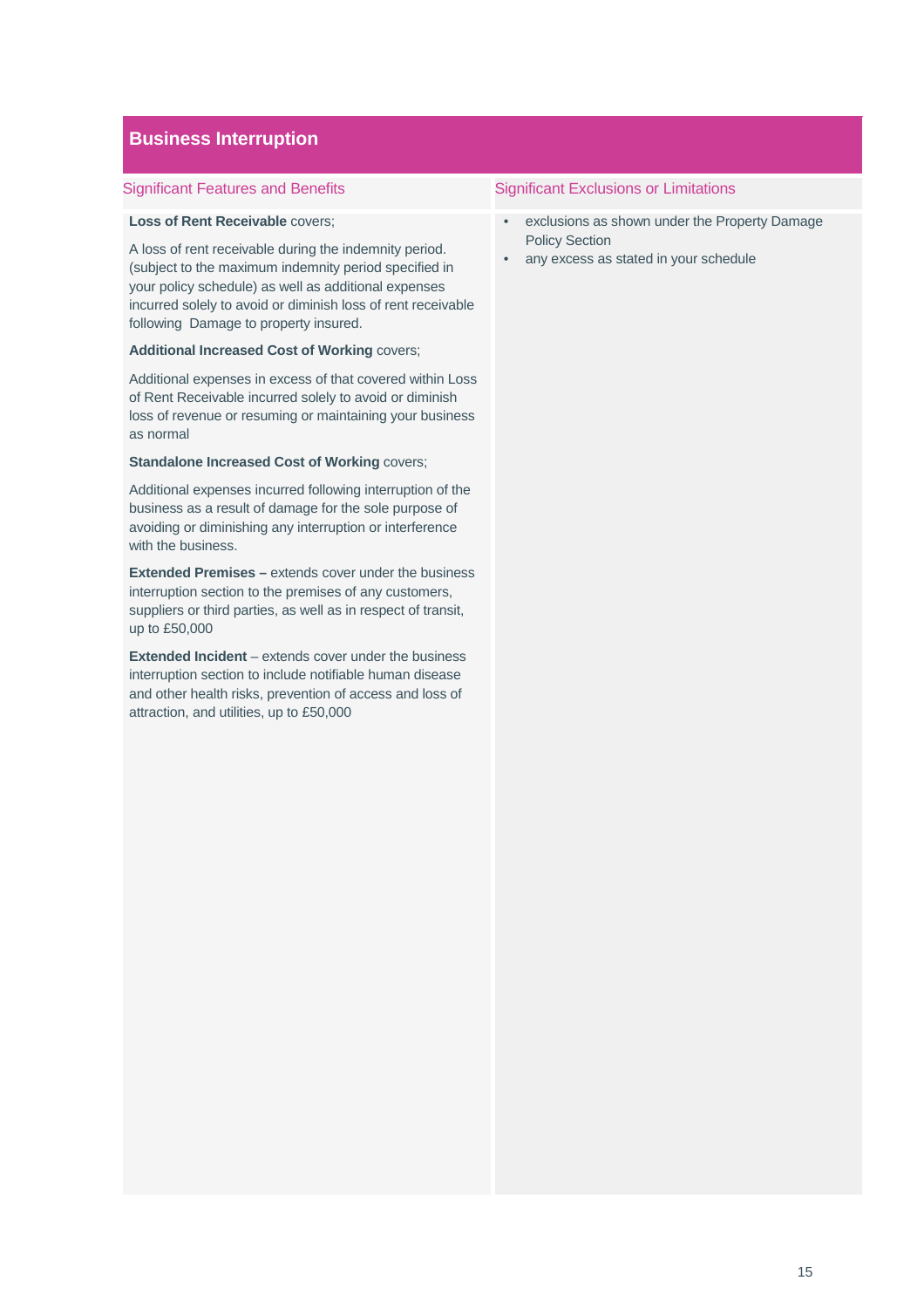### **Personal Accident**

Covers any council member, clerk, employee or voluntary worker between the ages of 16 and 75 years against accidental bodily injury.

- death and permanent total disablement £100,000. The compensation payable for permanent total disablement will be in accordance with the scale shown in the policy
- temporary total disablement £200 per week (up to 104 weeks)
- temporary partial disablement £100 per week (up to 104 weeks)

In respect of any insured persons who at the commencement of the period of insurance is between the ages of 76 and 85, the compensation for death, loss of limbs, loss of hearing or loss of sight and loss of speech is reduced to £10,000.

The cost of cleaning, repairing or replacing lost or damaged clothing or personal effects up to £500

Medical expenses incurred in connection with any disablement for which compensation is payable for up to 20% of the total compensation payable

#### Significant Features and Benefits Significant Exclusions or Limitations

- whilst engaging in motor cycling, hunting, winter sports, mountaineering or rock climbing, combat sports, show jumping, polo or steeple chasing
- whilst engaged in any occupation outside of your organisation
- suicide, intentional self-injury, or insanity or the influence of alcohol or non-prescribed drugs
- pregnancy or childbirth
- disability due to a gradual cause
- flying, except as a passenger on a recognised airline
- as a result of war

**Please be aware, Personal Accident cover also excludes accidental bodily injury when participating in or training for contact sports.**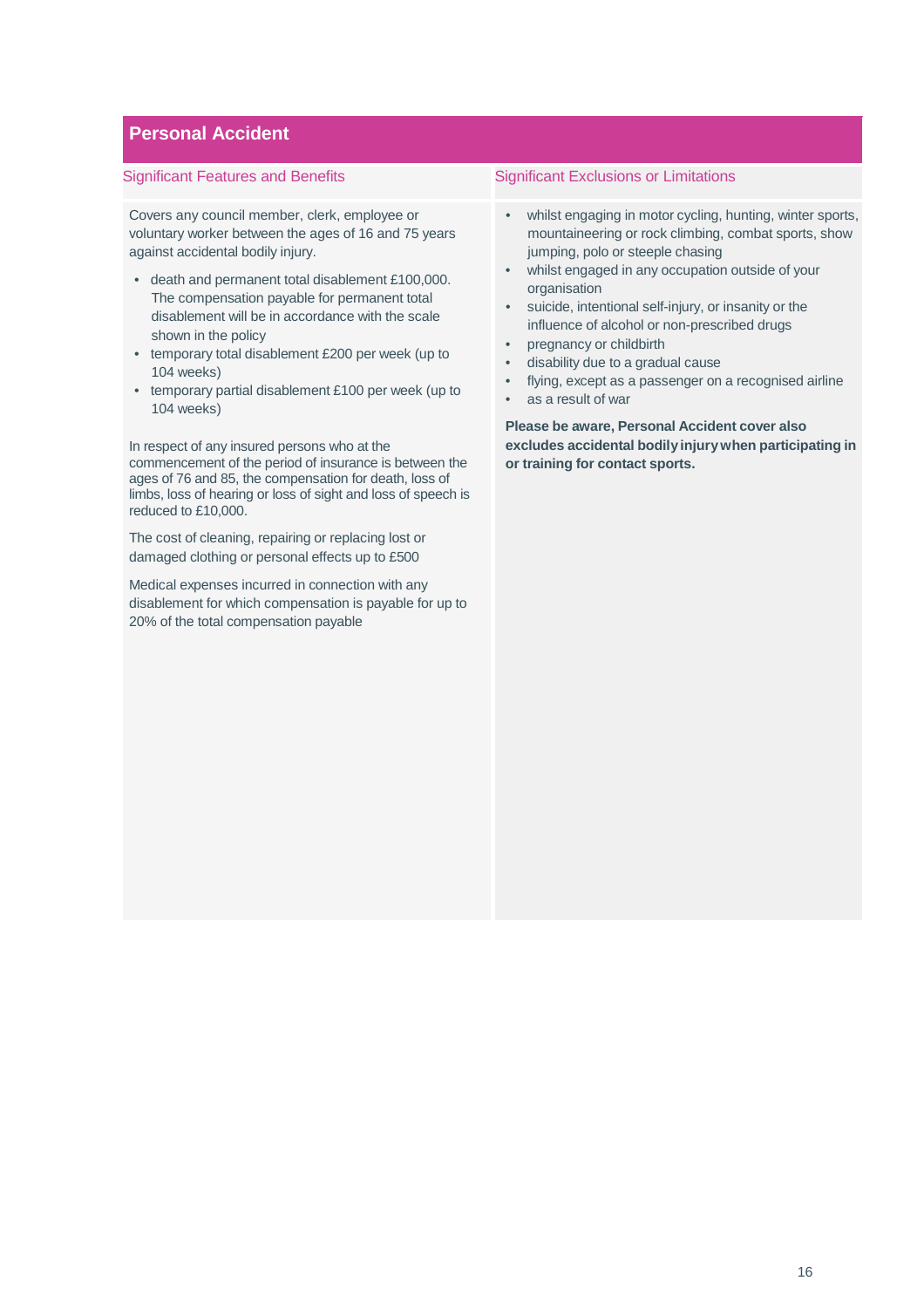## **No Claims Bonus Protection and Application of Excess Protection**

| <b>Significant Features and Benefits</b>                                                                                                                                                                                      | <b>Significant Exclusions or Limitations</b>                                                                                                                   |
|-------------------------------------------------------------------------------------------------------------------------------------------------------------------------------------------------------------------------------|----------------------------------------------------------------------------------------------------------------------------------------------------------------|
| Covers loss of or reduction in no claims discount<br>and payment of excess contribution under a motor<br>policy following accidents to private vehicles used<br>by clerks and councillors in connection with your<br>business | Cover is limited to the ensuing year's discount loss<br>or reduction up to a total of £500 or the excess<br>contribution up to £250 or the sum of both amounts |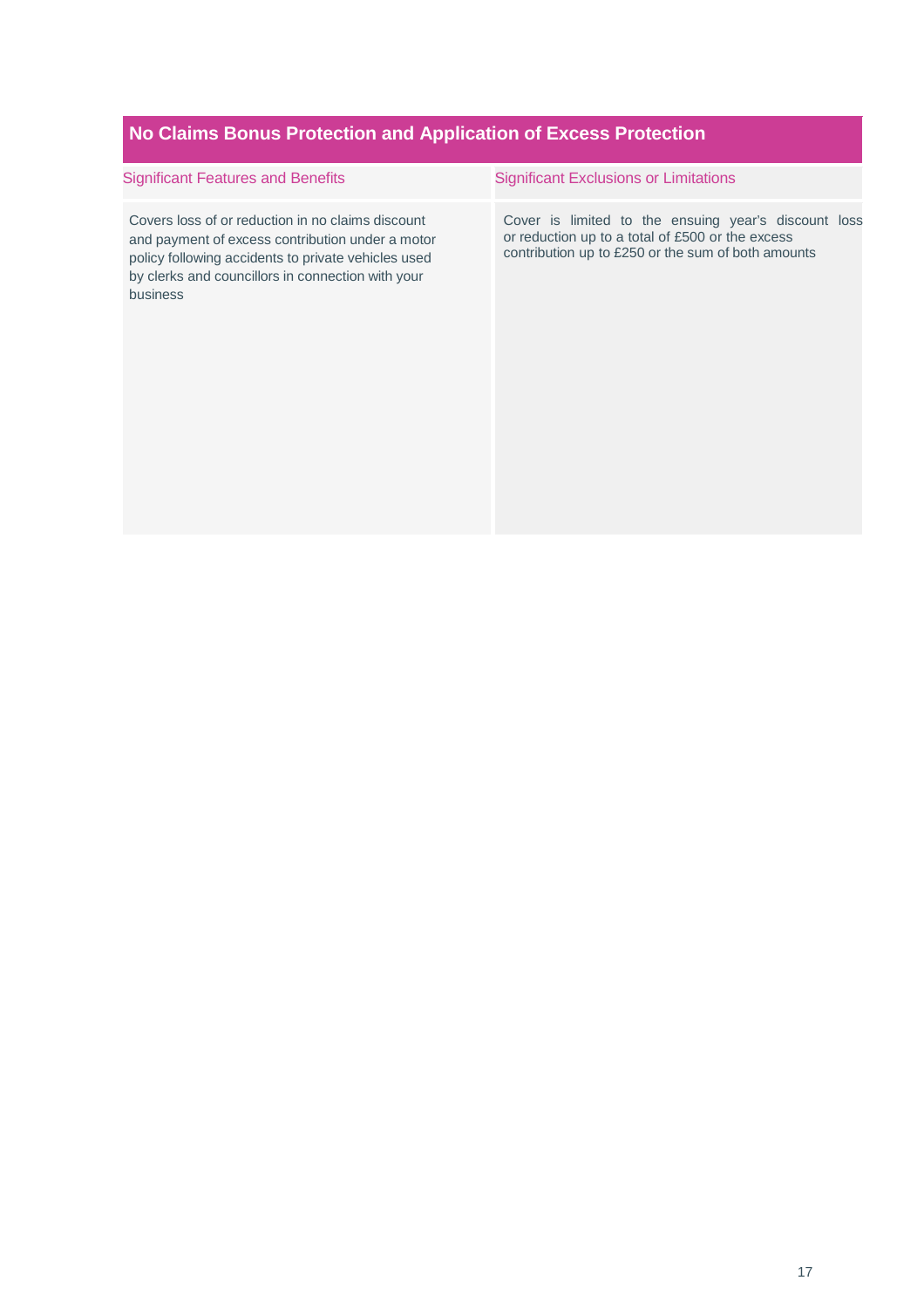# Notifying a Claim

If an accident, loss or damage occurs or any circumstances arise which may cause a claim to be made:

- You should notify your insurance specialist (or alternatively you can contact us at our claims handling office):
	- promptly, if an incident occurs that may lead to you making a claim
	- immediately, in the event of a serious accident, loss or damage

Please provide your policy number and as much information as possible about the claim

## **Claims Handling**

For all claims with the exception of those under the Legal Expenses section of the policy please call the Aviva Claims Helpline on 0800 015 1498. The Claims helpline can be used by anyone wishing to report a claim on any of Aviva's commercial products. As soon as you know about the problem you face - we will start to put the solutions in place.

## **Legal Expenses Claims**

If you suffer a loss and need to make a claim under the Legal Expenses section you should contact DAS Legal Expenses Insurance Company Limited directly on 0345 300 1899 and request a claim form. We can only proceed with Your claim once We have received details of the incident in writing. A claim form is available to download at www.aviva.co.uk/legalprotection.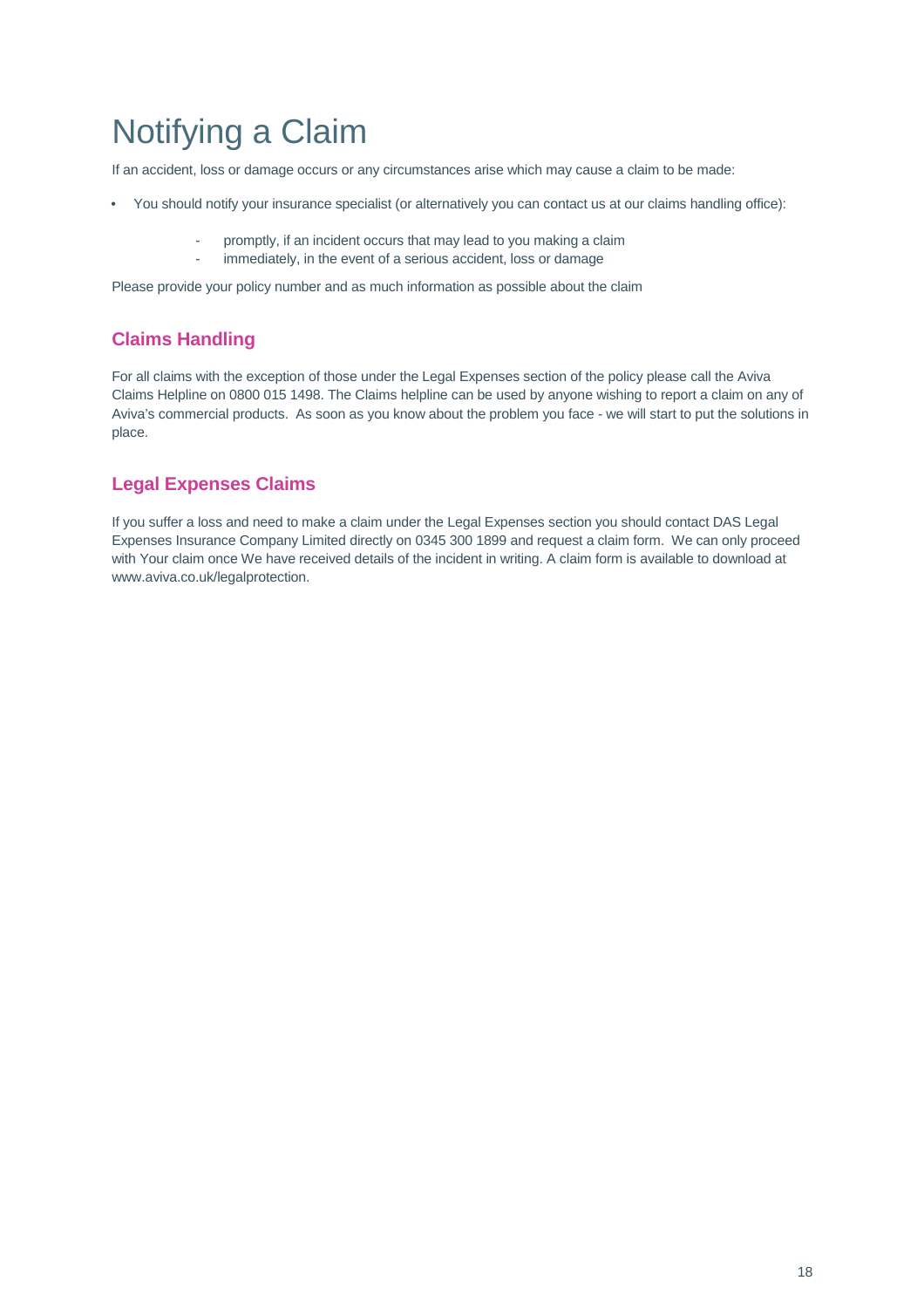# Additional Information

## **Employers Liability Certificates**

The Employers Liability (Compulsory Insurance) Regulations 1998 lay down certain obligations for employers and in particular you should be aware of the following:

• Retention of Certificates

You are strongly recommended to retain copies of Employers Liability certificates that have expired for as long as reasonably practicable. This is because certain claims e.g. industrial diseases could be made many years after the disease is caused.

## **Health and Safety Legislation**

Where you are required to do so under Health and Safety legislation you must:

- » have a Health & Safety Policy in place
- » undertake Risk Assessments in order to identify workplace hazards
- » have an induction and on-going training programme which is regularly reviewed and recorded
- » have a nominated person responsible for Health & Safety.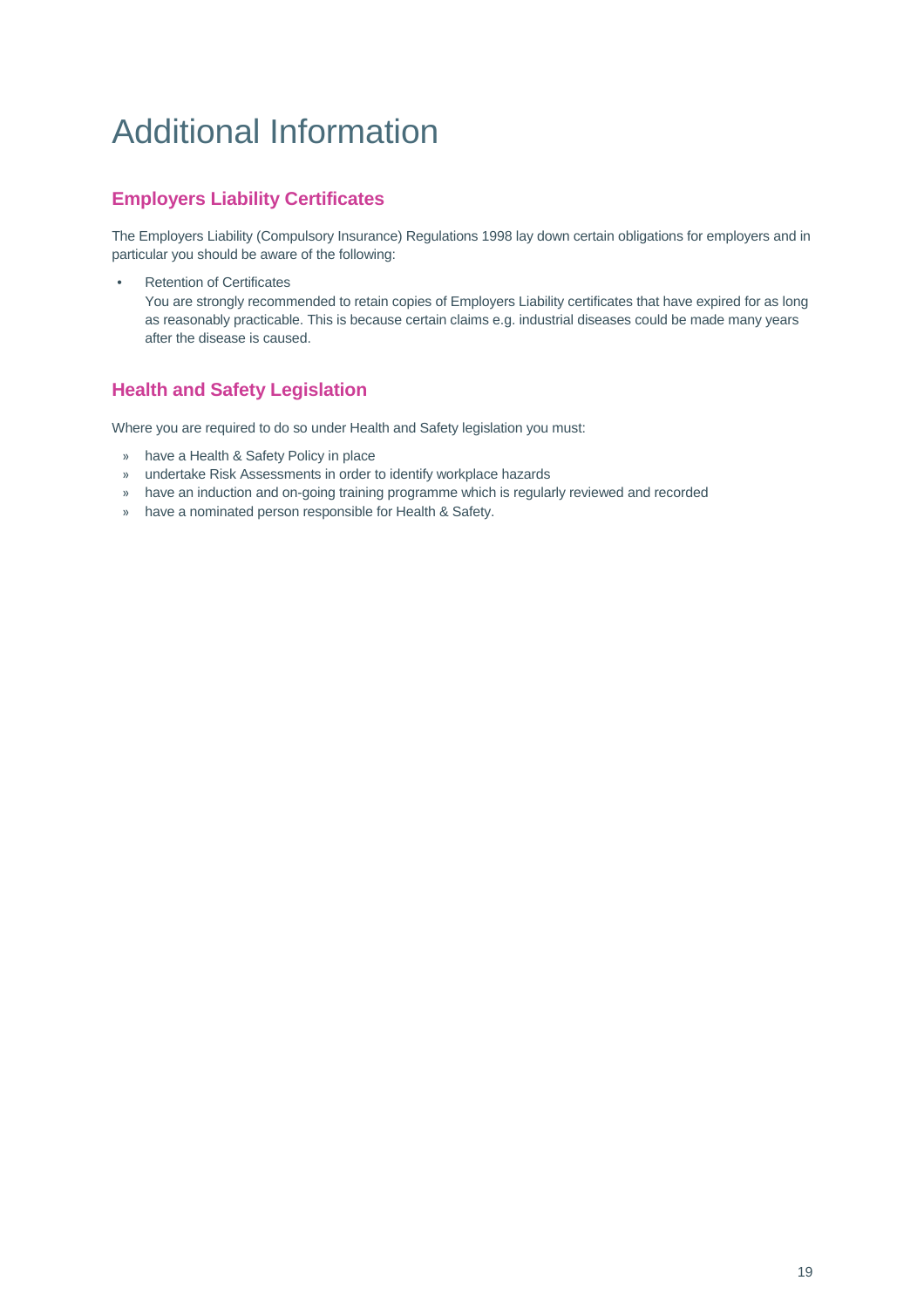# Underwriter and Insurer Details

### **The Insurers:**

Aviva Insurance Limited. Registered in Scotland No 2116. Registered Office Pitheavlis Perth Scotland PH2 0NH Authorised by the Prudential Regulation Authority and regulated by the Financial Conduct Authority and the Prudential Regulation Authority. Firm Register Number 202153.

Insurers are UK based and operate within the jurisdiction of English Law.

### **Law Applicable**

Unless otherwise agreed, the law of England and Wales will apply to this policy.

### **Use of Language**

Unless otherwise agreed, the contractual terms and conditions and other information relating to this contract will be in English.

### **Customers with Disabilities**

This Summary of Cover and other associated documentation is also available in large print, audio and Braille. If you require any of these formats please contact us

### **Telephone Call Charges and Recording**

Calls to 0800 numbers from UK landlines and mobiles are free. The cost of calls to 03 prefixed numbers are charged at national call rates (charges may vary dependent on your network provider) and are usually included in inclusive minute plans from landlines and mobiles. For our joint protection telephone calls may be recorded and/or monitored.